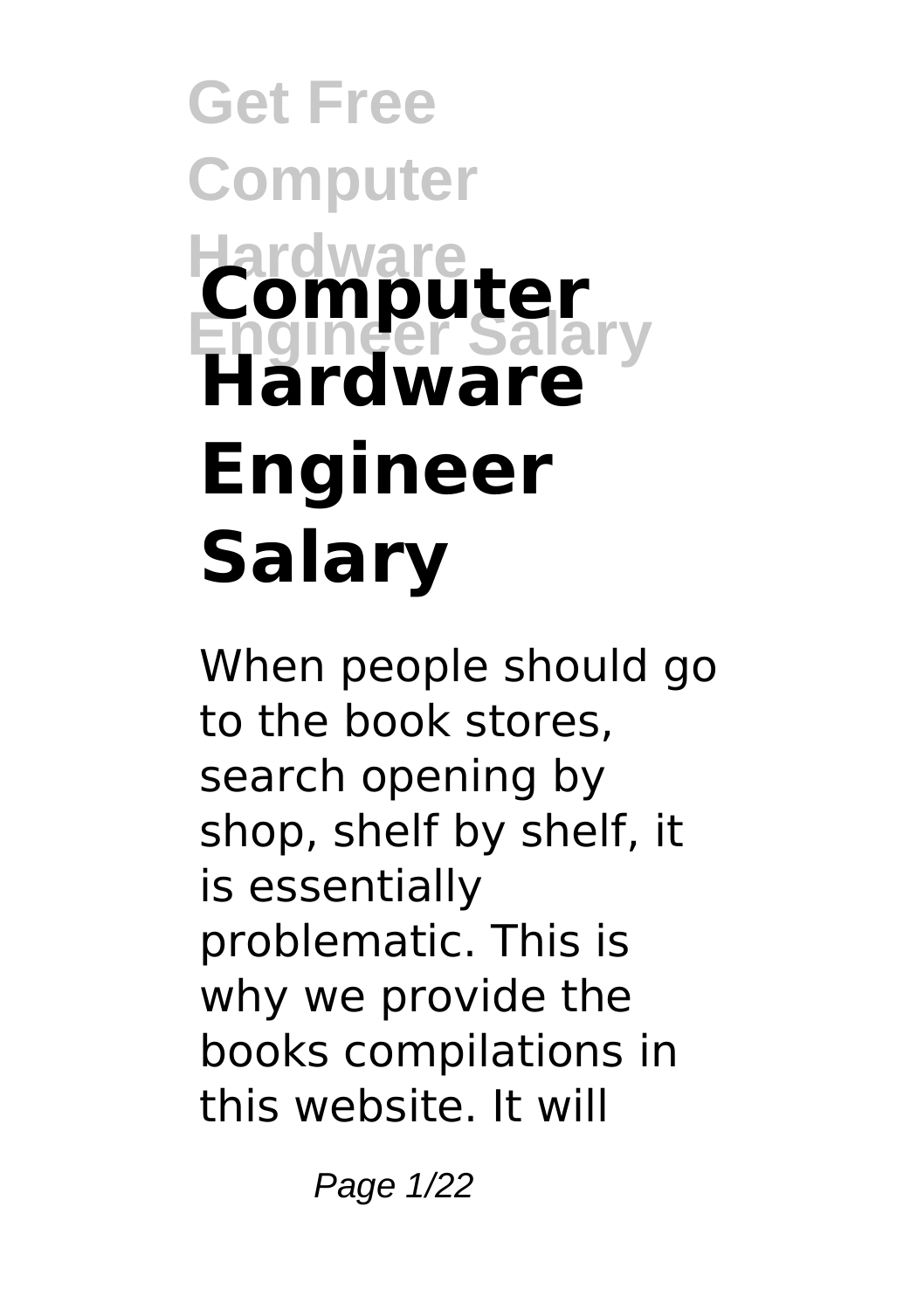**Get Free Computer Hartainly ease you to** look guide **computer hardware engineer salary** as you such as.

By searching the title, publisher, or authors of guide you in reality want, you can discover them rapidly. In the house, workplace, or perhaps in your method can be all best place within net connections. If you goal to download and install the computer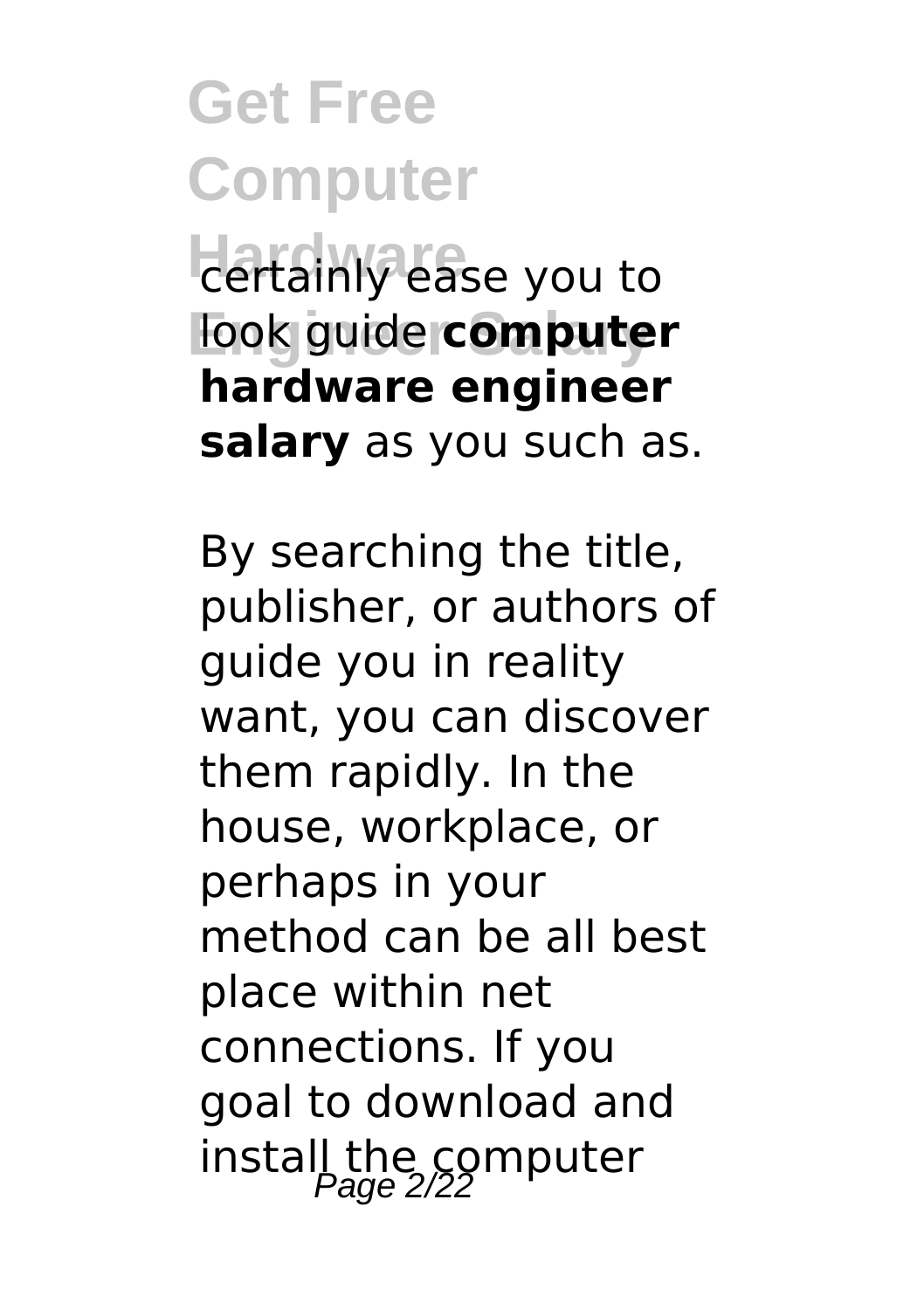**Hardware** hardware engineer **salary, it is entirely** simple then, in the past currently we extend the belong to to buy and make bargains to download and install computer hardware engineer salary in view of that simple!

Library Genesis is a search engine for free reading material, including ebooks, articles, magazines, and more,  $\overline{A}$ s of this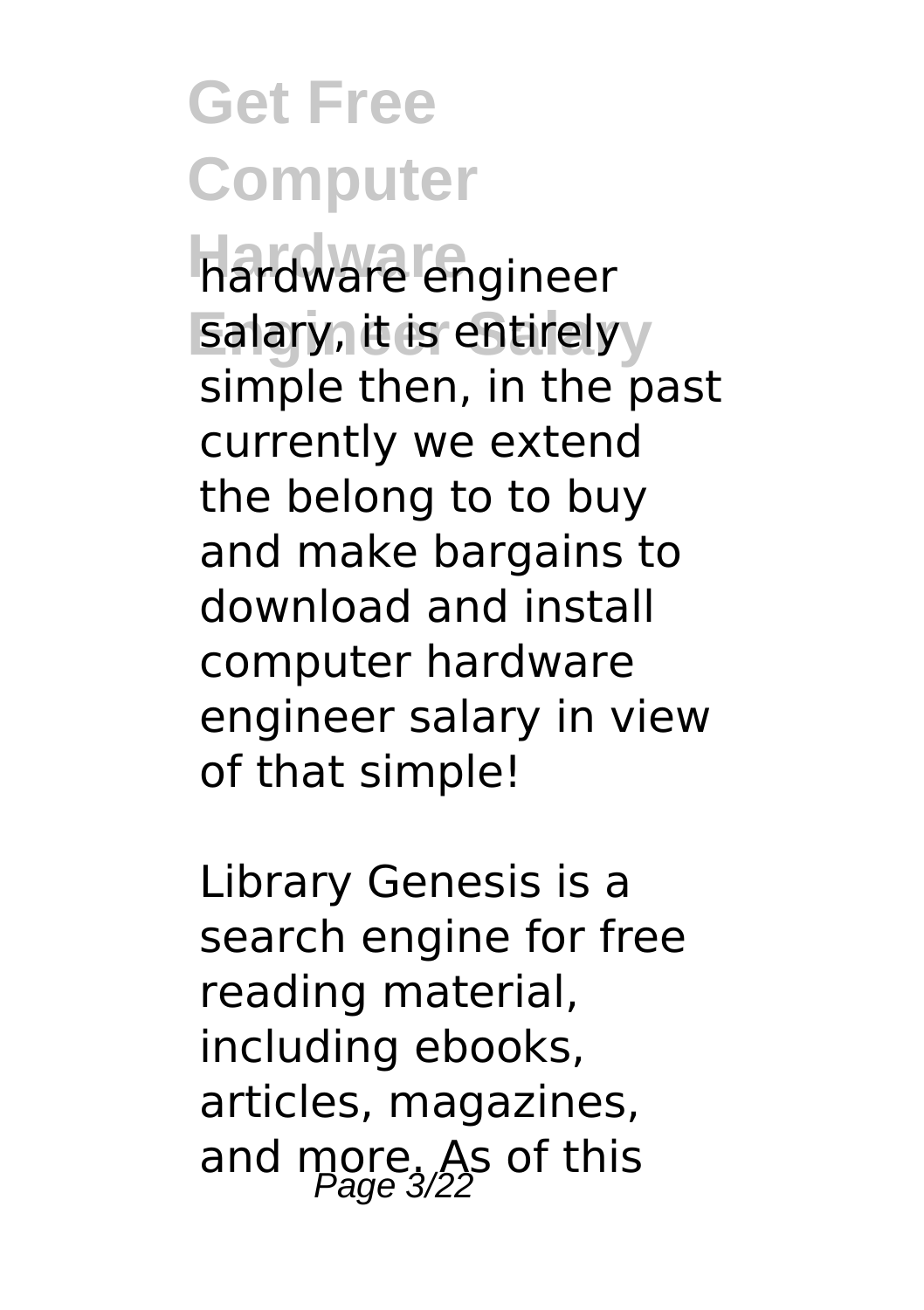**Get Free Computer Hardware** writing, Library Genesis indexes close to 3ry million ebooks and 60 million articles. It would take several lifetimes to consume

everything on offer here.

### **Computer Hardware Engineer Salary**

The average salary for a Computer Hardware Engineer is \$82,584. Visit PayScale to research computer hardware engineer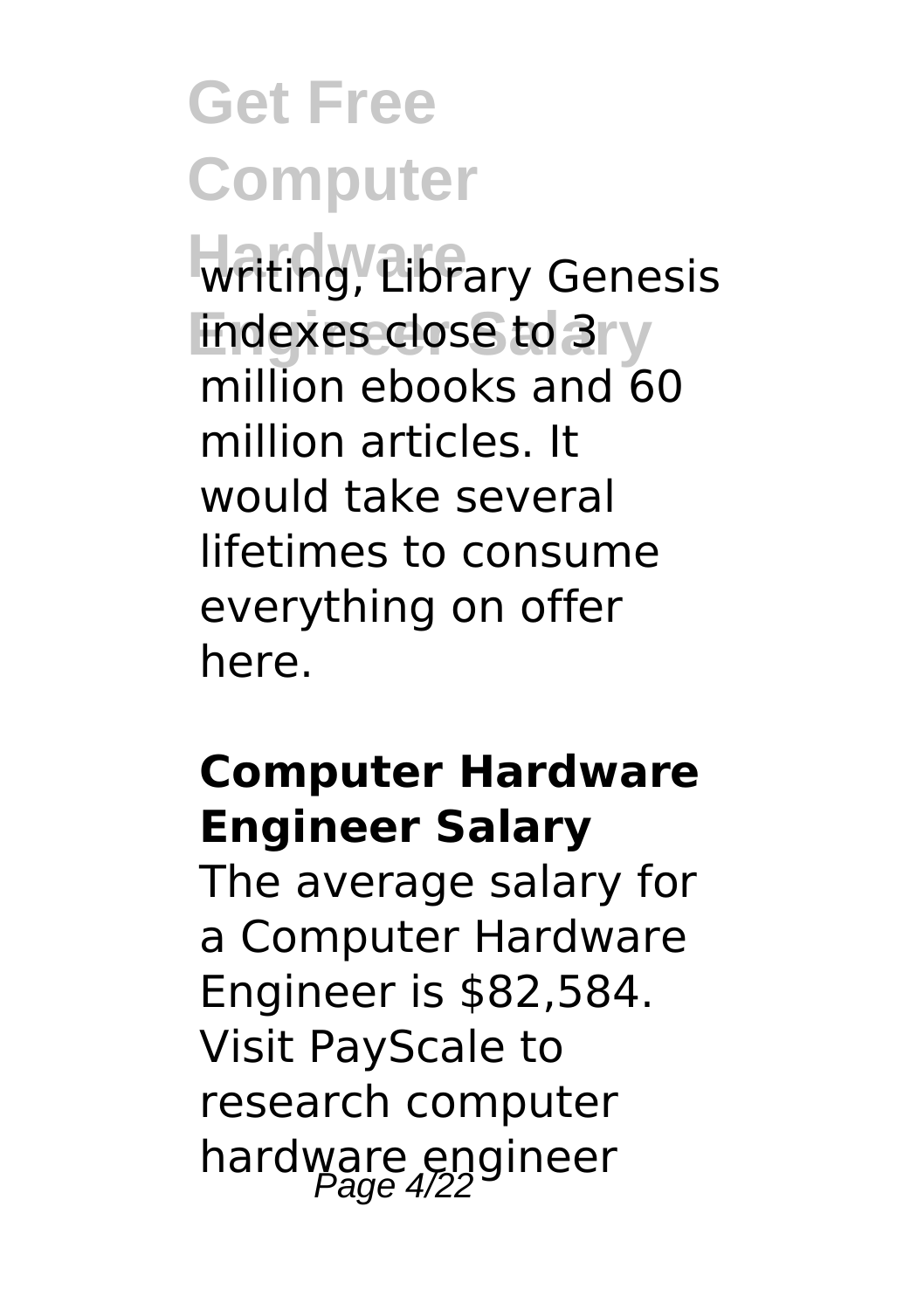**Get Free Computer Hardware** salaries by city, experience, skill, ary employer and more.

### **Computer Hardware Engineer Salary | PayScale**

Computer hardware engineers earn an average yearly salary of \$117,220. Wages typically start from \$68,460 and go up to \$185,240. 85% above national average Updated in 2019.

Page 5/22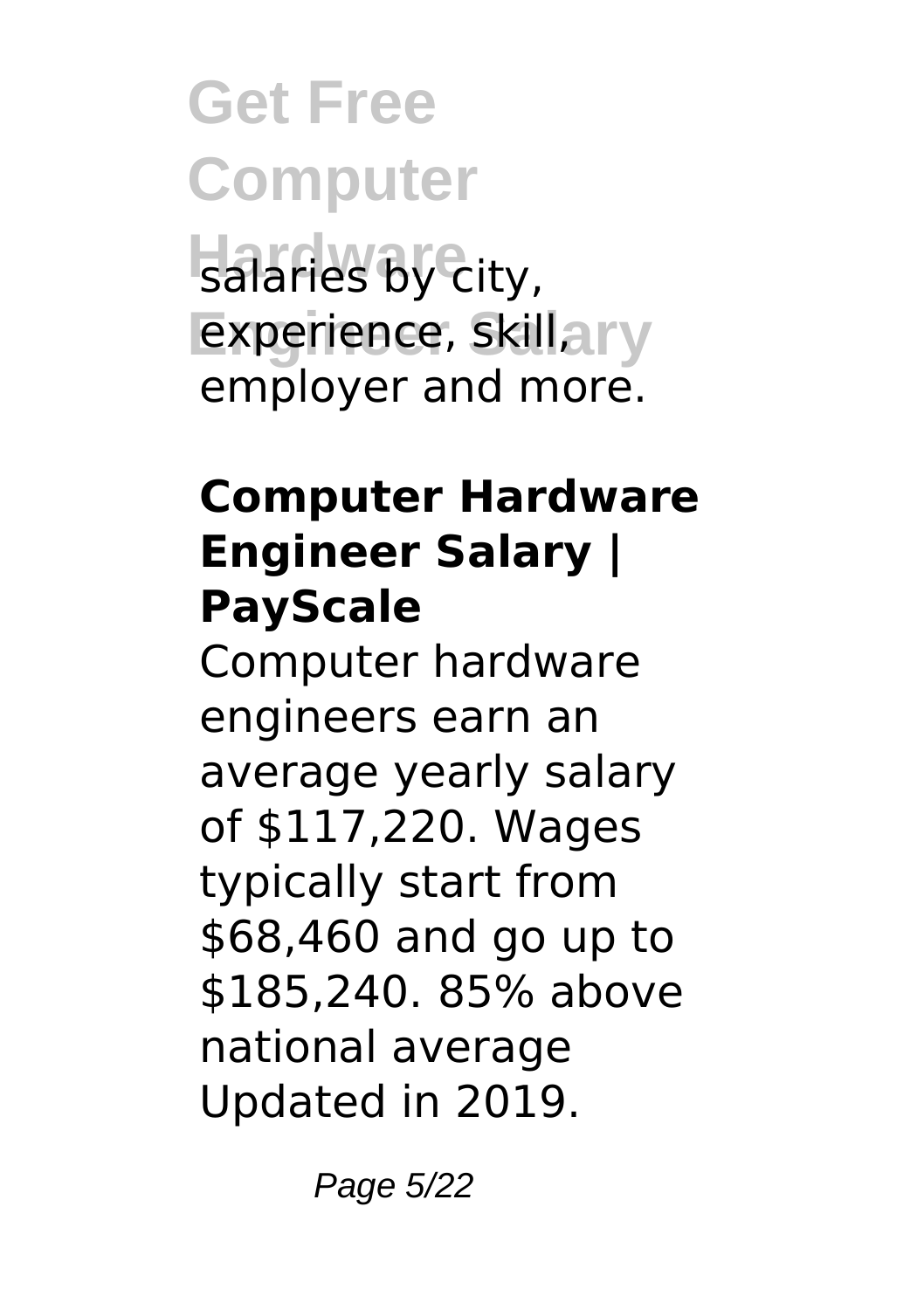**Get Free Computer Hardware Computer hardware Engineer Salary engineer salary ‐ CareerExplorer** The national average salary for a Computer Hardware Engineer is \$89,641 in United States. Filter by location to see Computer Hardware Engineer salaries in your area. Salary estimates are based on 6,526 salaries submitted anonymously to Glassdoor by Computer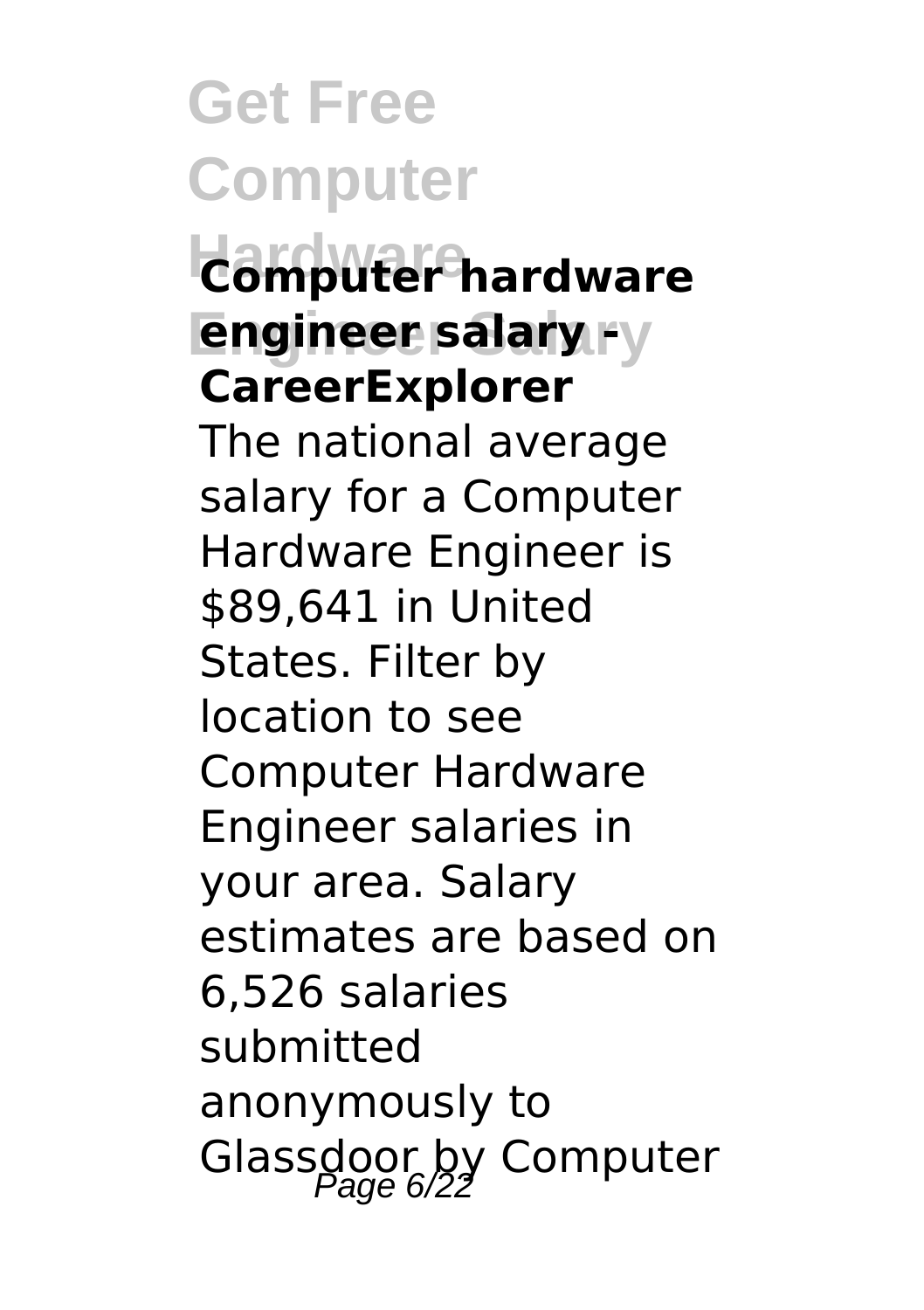**Get Free Computer Hardware** Hardware Engineer **Employees**: Salary

### **Salary: Computer Hardware Engineer | Glassdoor**

The most highly compensated computer hardware engineers work in research and development. Median Annual Salary: \$114,600 (\$55.10/hour) Top 10% Annual Salary: More than  $$172,630$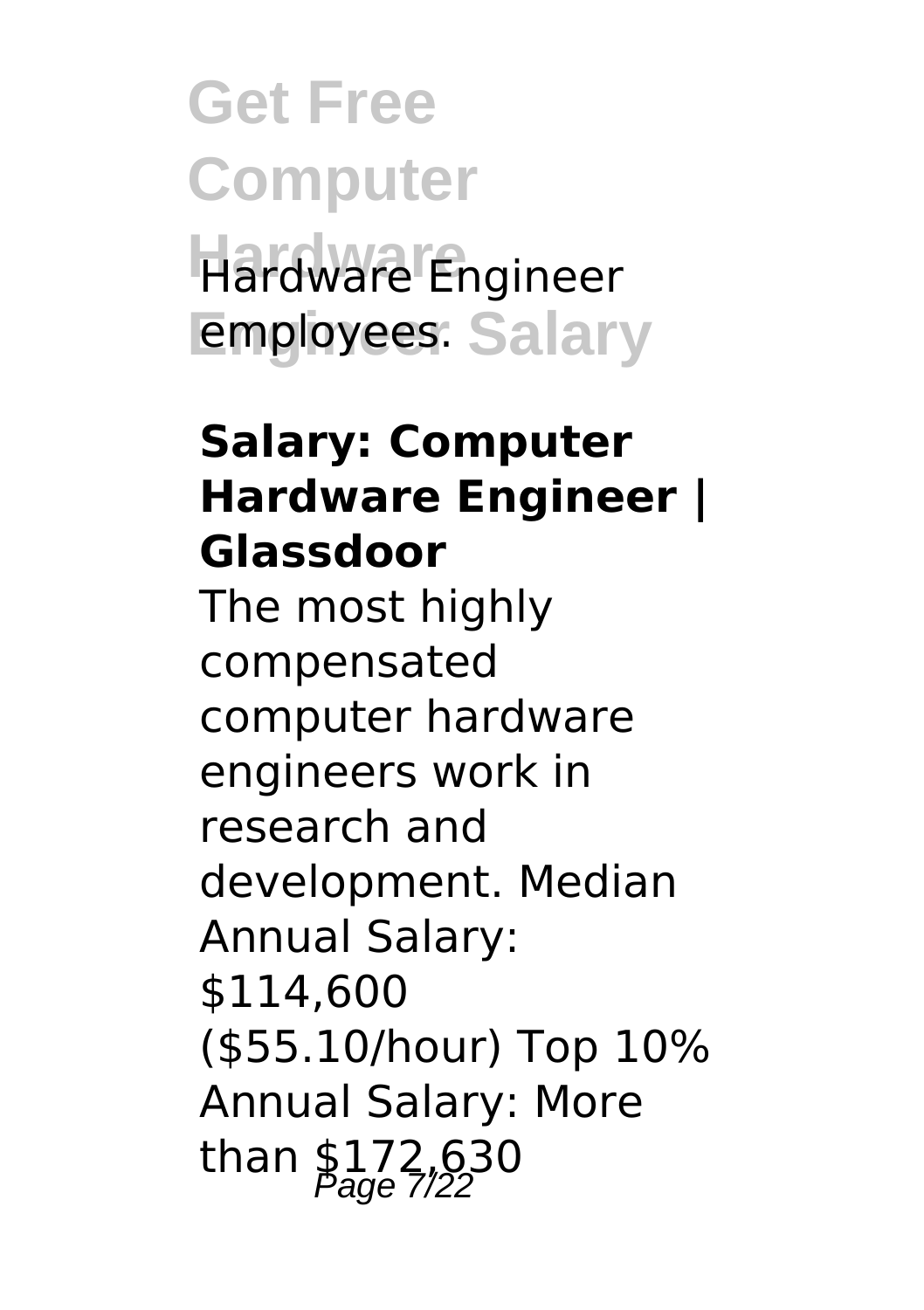**Hardware** (\$82.99/hour) Bottom **Engineer Salary** 10% Annual Salary: Less than \$66,700 (\$32.07/hour) Source: U.S. Bureau of Labor Statistics, 2018.

## **Computer Hardware Engineer Job Description: Salary, Skills ...** \$32 to \$42 per hour Entry-level Computer Hardware Engineers with little to no experience can expect to make anywhere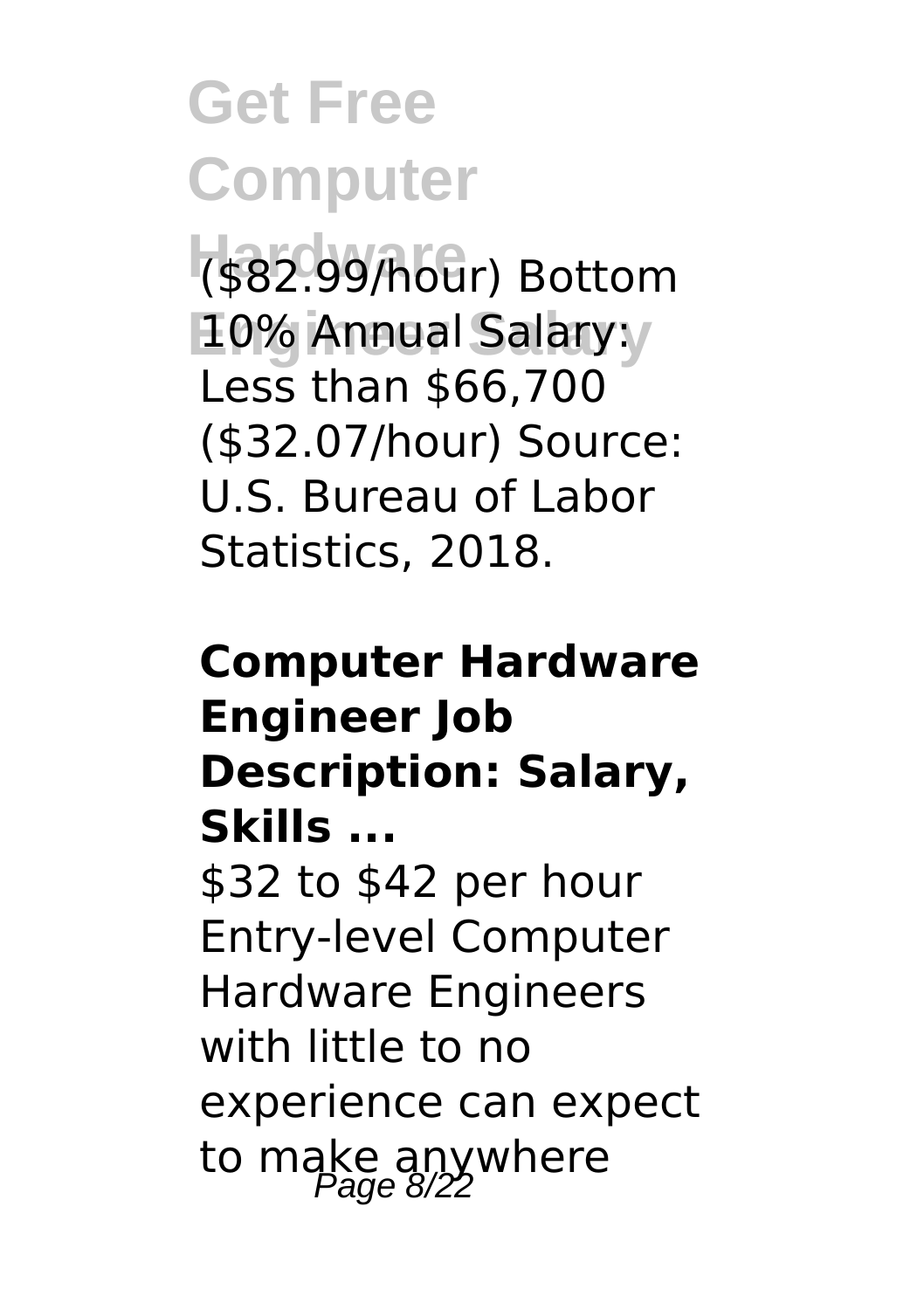**Get Free Computer between \$66700 to** \$86760 per year ory \$32 to \$42 per hour. Just like any other job, the salary of a Computer Hardware Engineer will increase as they become more experienced. Featured Computer Engineering Schools

## **How Much Do Computer Hardware Engineers Make in 2020 ...** The average computer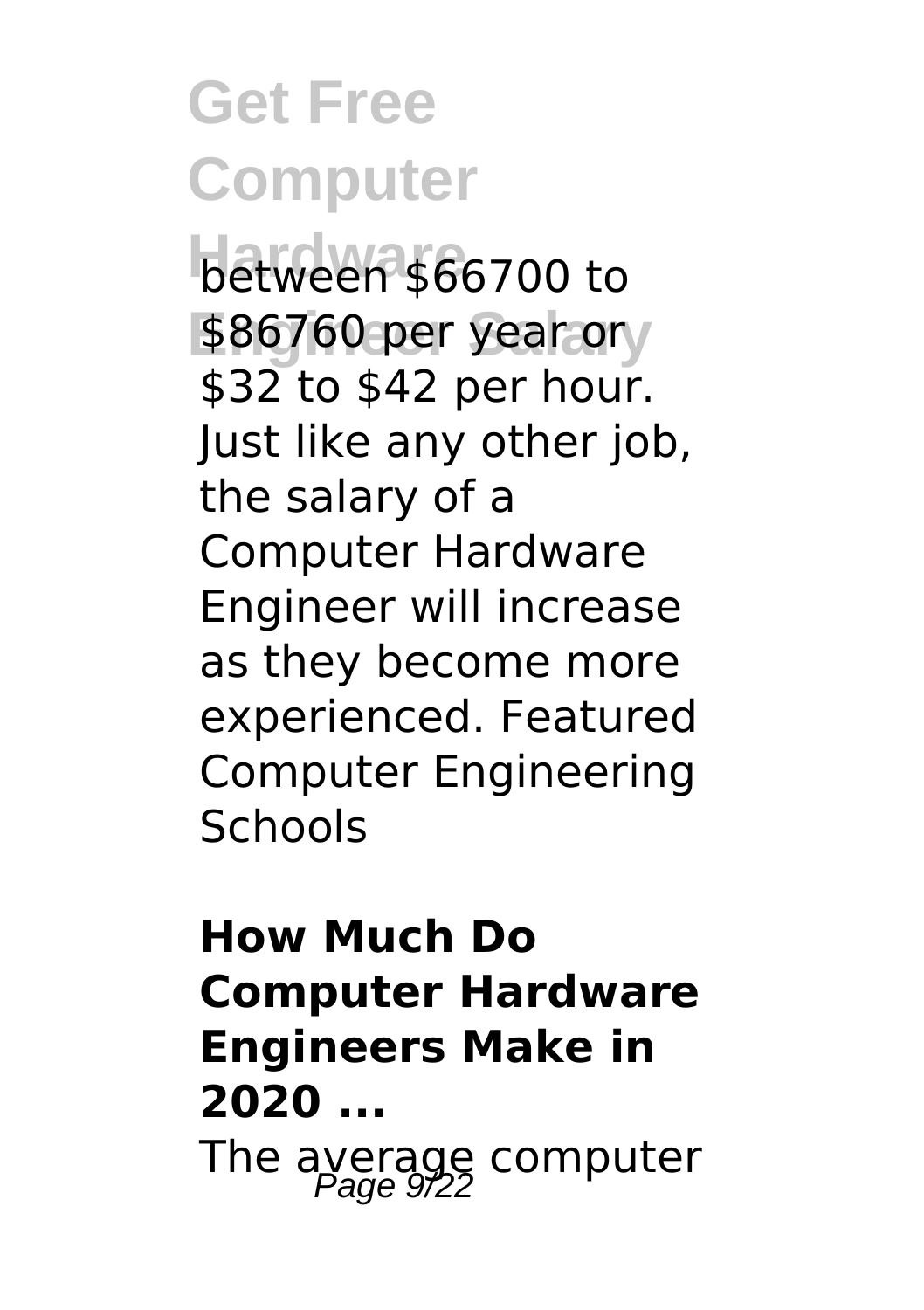**Hardware** hardware engineer **Engineer Salary** salary is \$112,760 per year. Overall, the average pay for a hardware engineer is 5% higher than for a software engineer. Highest-Paying Companies

## **Computer Engineer Salary - ComputerCareers.or g** The average salary for computer hardware engineers in the U.S. is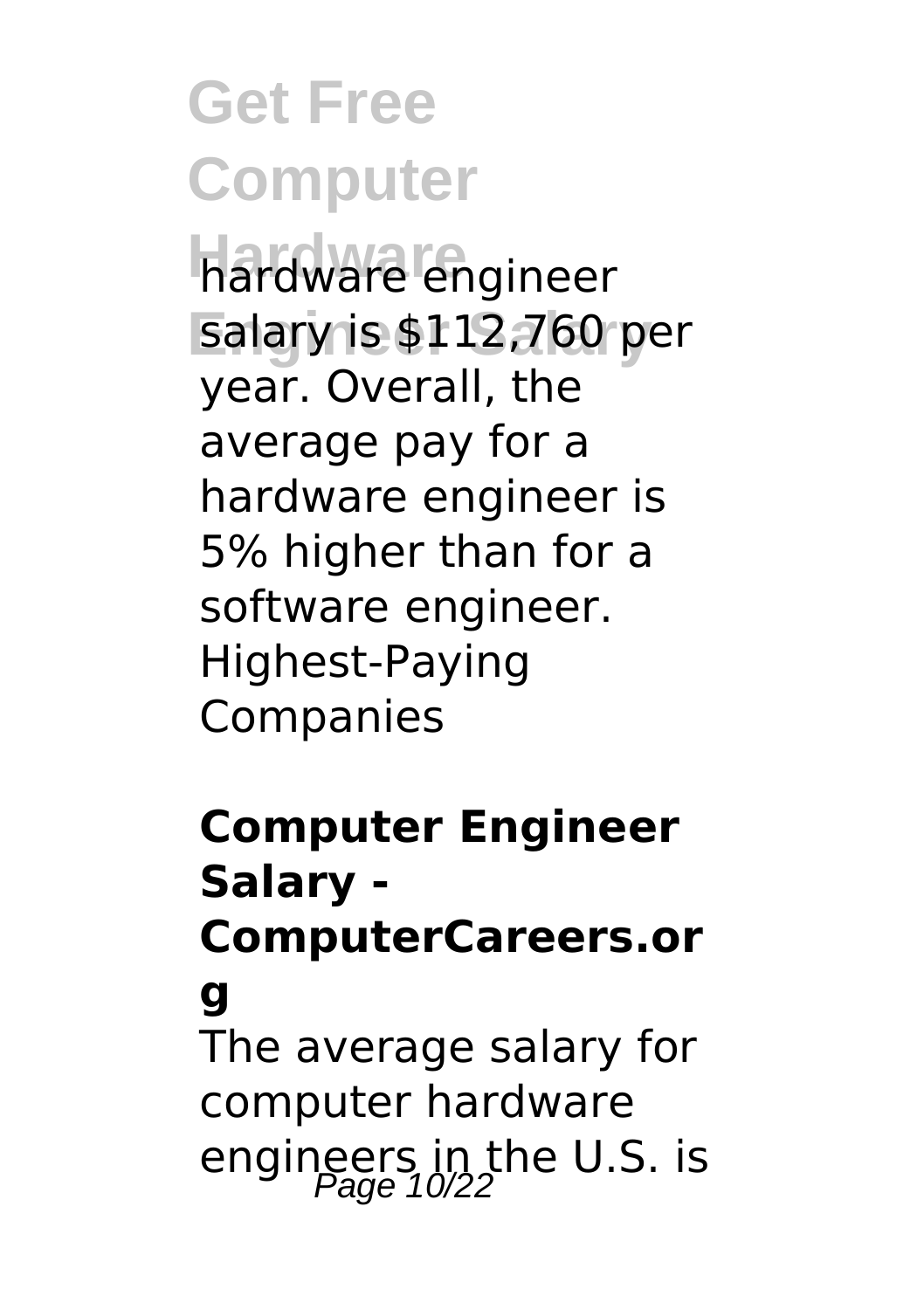**Get Free Computer Hardware** \$99,000. Hardware **Engineer Salary** Engineer Salary \$99,000 Average salaries for hardware engineers and related career tracks:

## **Computer Hardware Engineer Training, Salary, Jobs ...** As of May 2018, computer hardware engineers earned a median income of \$114,600 annually. Data from the BLS suggests that during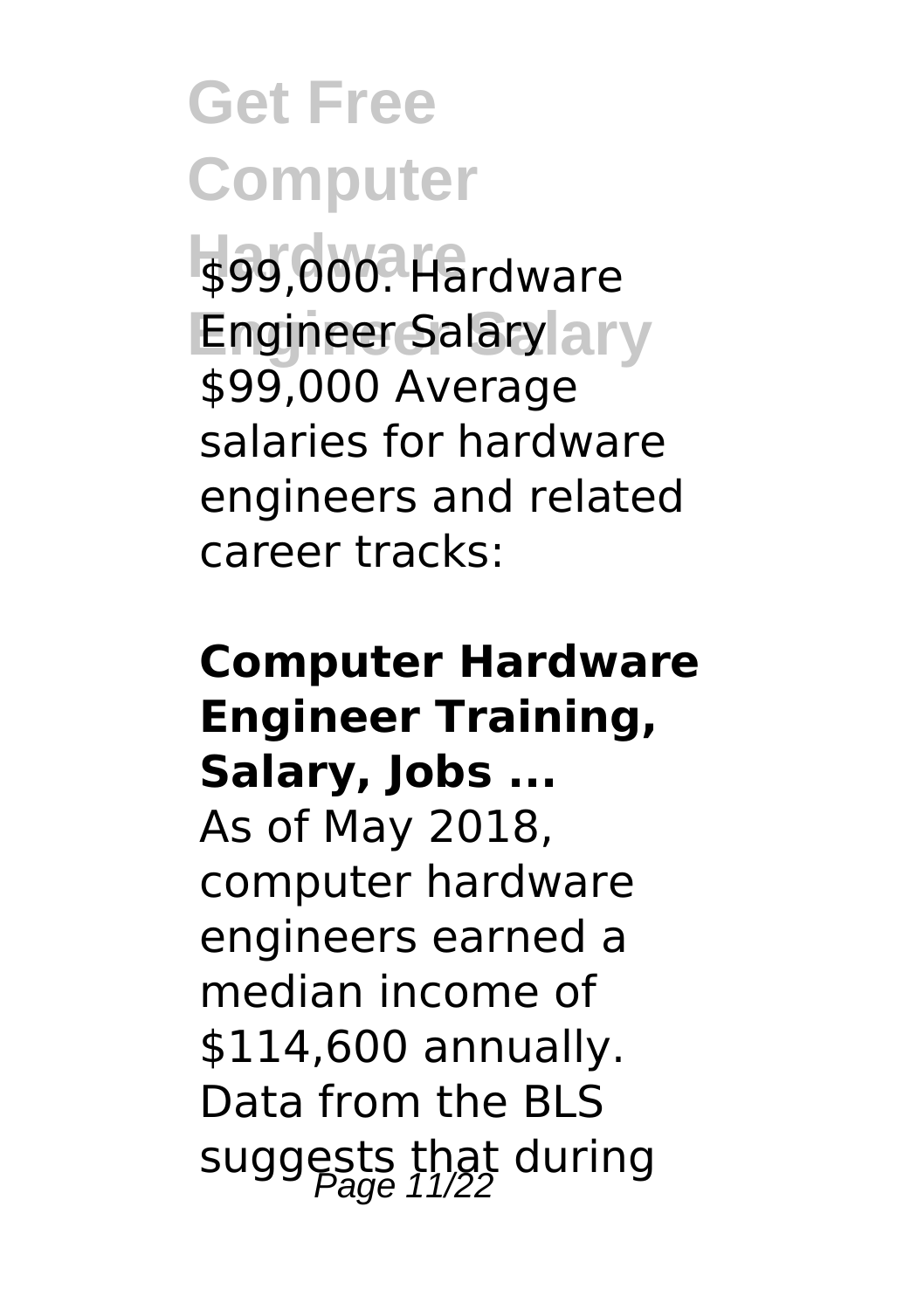**Get Free Computer Hardware** the 2018-2028 decade **Employment levels for** computer hardware engineers could increase 6%. This growth is just below the average projected growth for all occupations.

### **Computer Hardware Engineer: Salary & Job Outlook**

The median annual wage for computer hardware engineers was  $$117,220$  in May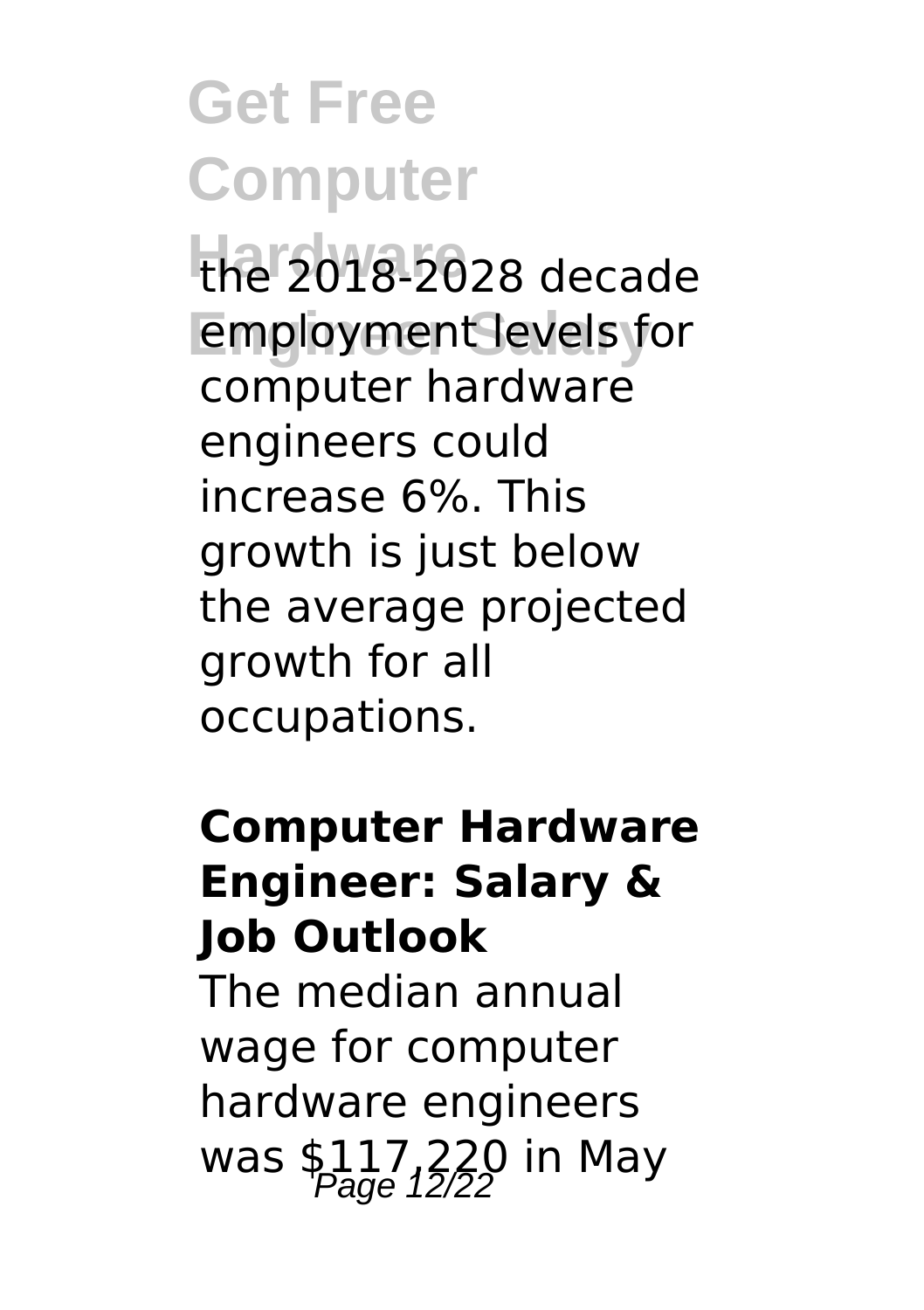**Get Free Computer Hargware Engineer Salary Computer Hardware Engineers : Occupational Outlook ...**

The average salary for a Computer Hardware Engineer in Philippines is ₱1,500,000. Visit PayScale to research computer hardware engineer salaries by city, experience, skill, employer and more.

# **Computer Hardware**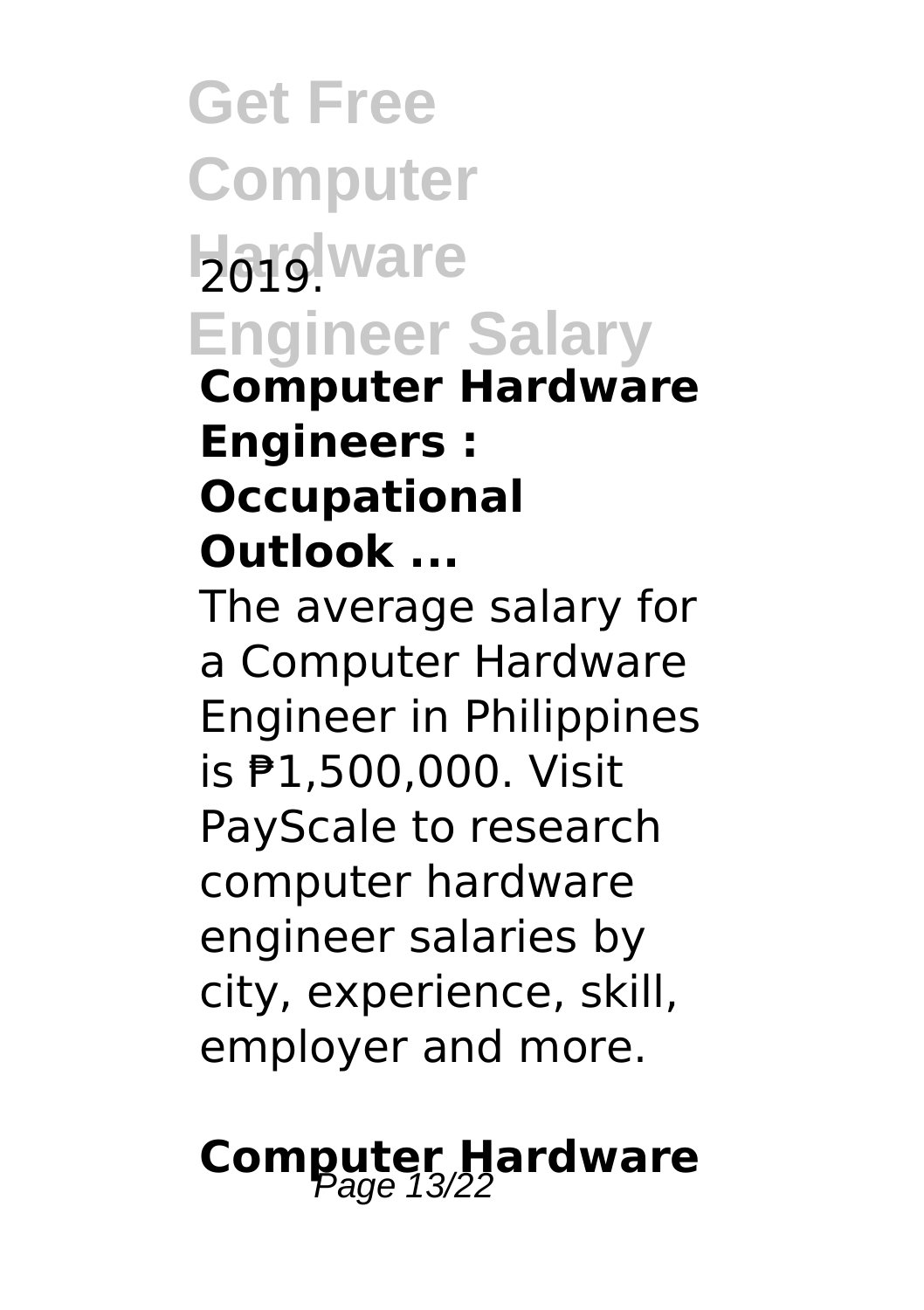## **Hardware Engineer Salary in Engineer Salary Philippines | PayScale**

The average salary for a hardware engineer is \$7,656 per month in the United States.

### **Hardware Engineer Salary in United States**

20,803 Computer Hardware Engineer jobs available on Indeed.com. Apply to Hardware Engineer, Network Engineer,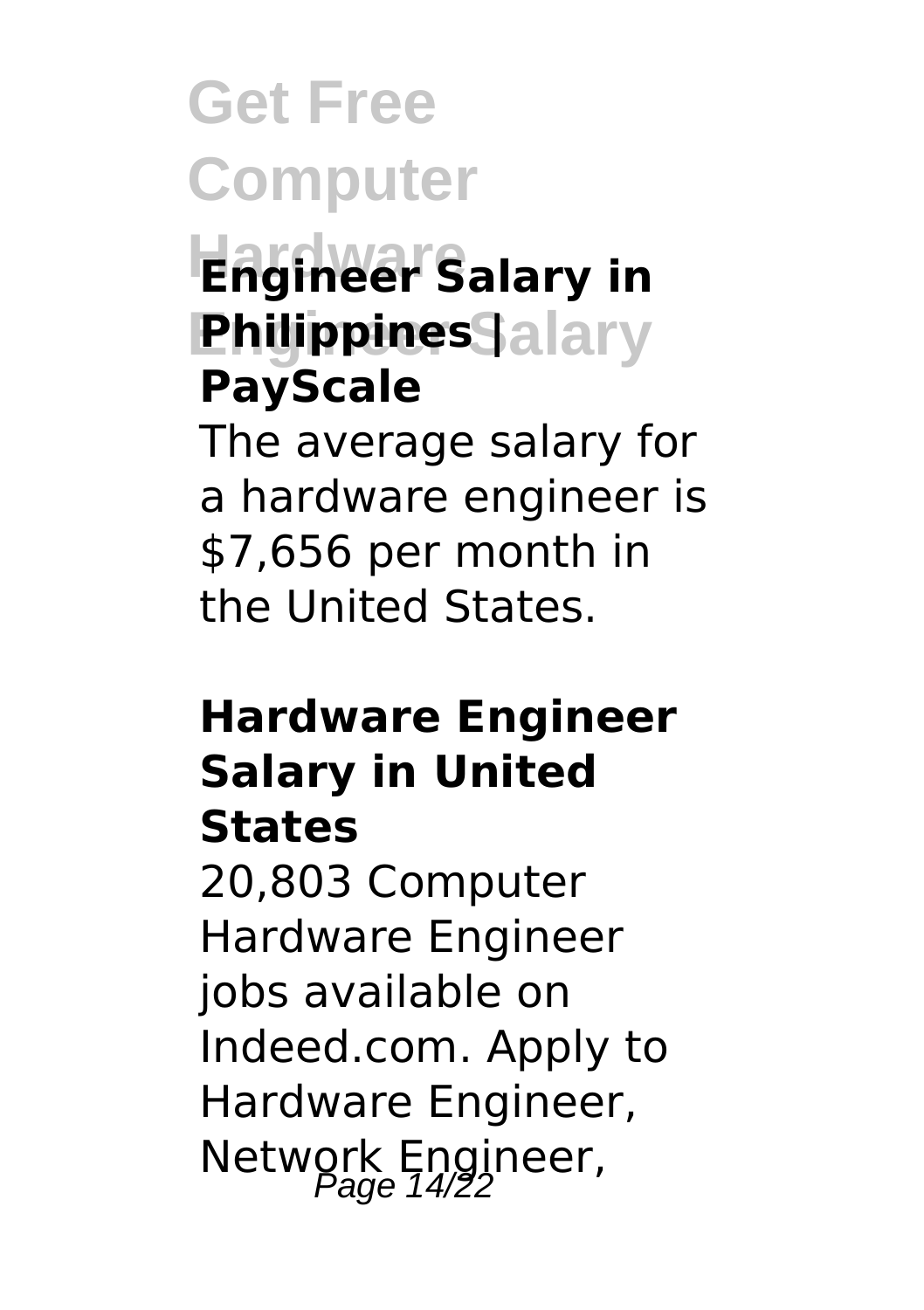**Get Free Computer Hardware** Hardware Design **Engineer and more!** 

### **Computer Hardware Engineer Jobs, Employment | Indeed.com** People working as a Computer Hardware Engineer in your area are making on average \$75,273 per year or the same as the national average annual salary of \$75,273. ranks number 1 out of 50 states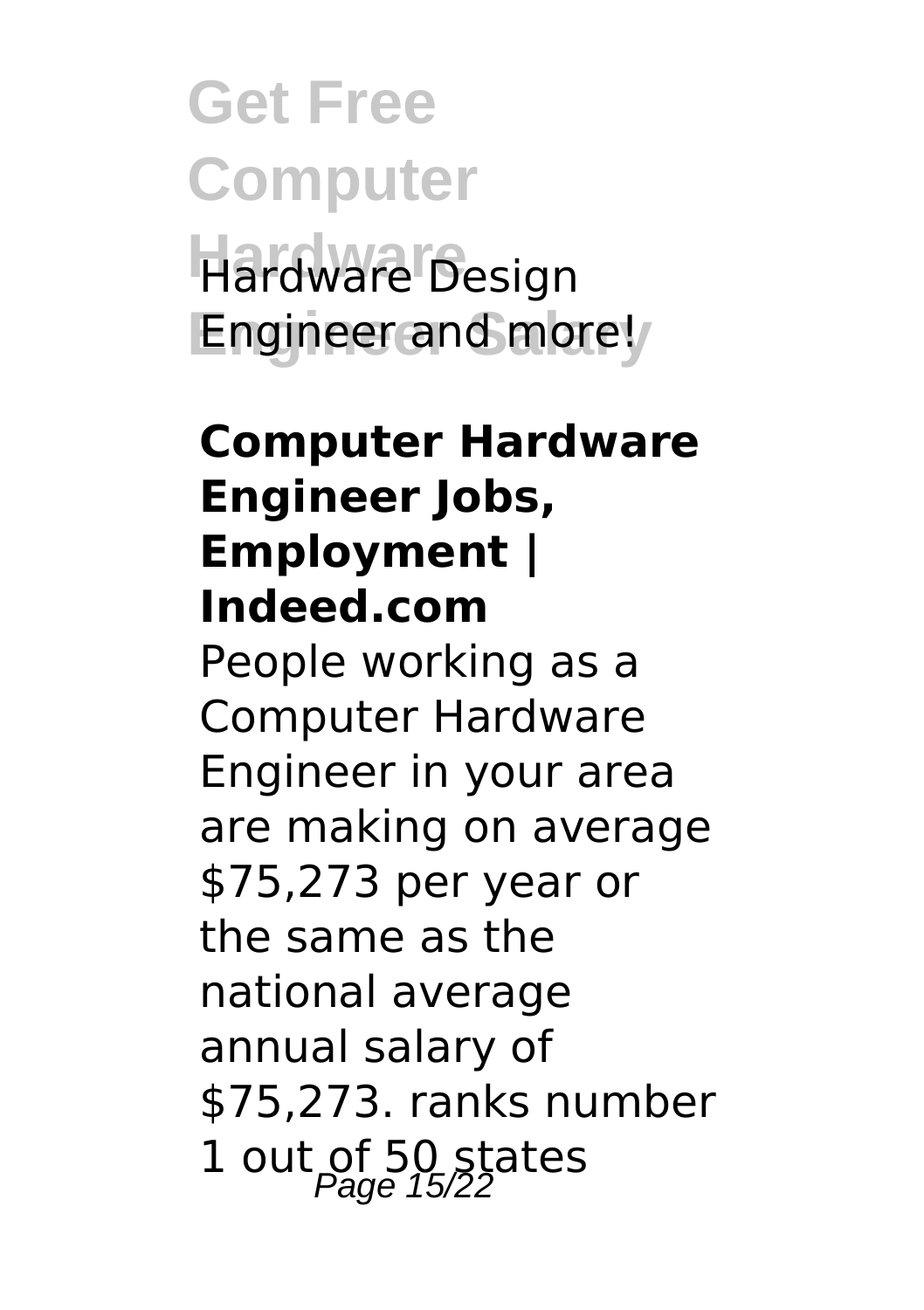**Get Free Computer Hardware** nationwide for **Computer Hardware** Engineer salaries.

## **Computer Hardware Engineer Annual Salary (\$75,273 Avg**

**...**

17-2061 Computer Hardware Engineers. Research, design, develop, or test computer or computerrelated equipment for commercial, industrial, military, or scientific use. May supervise the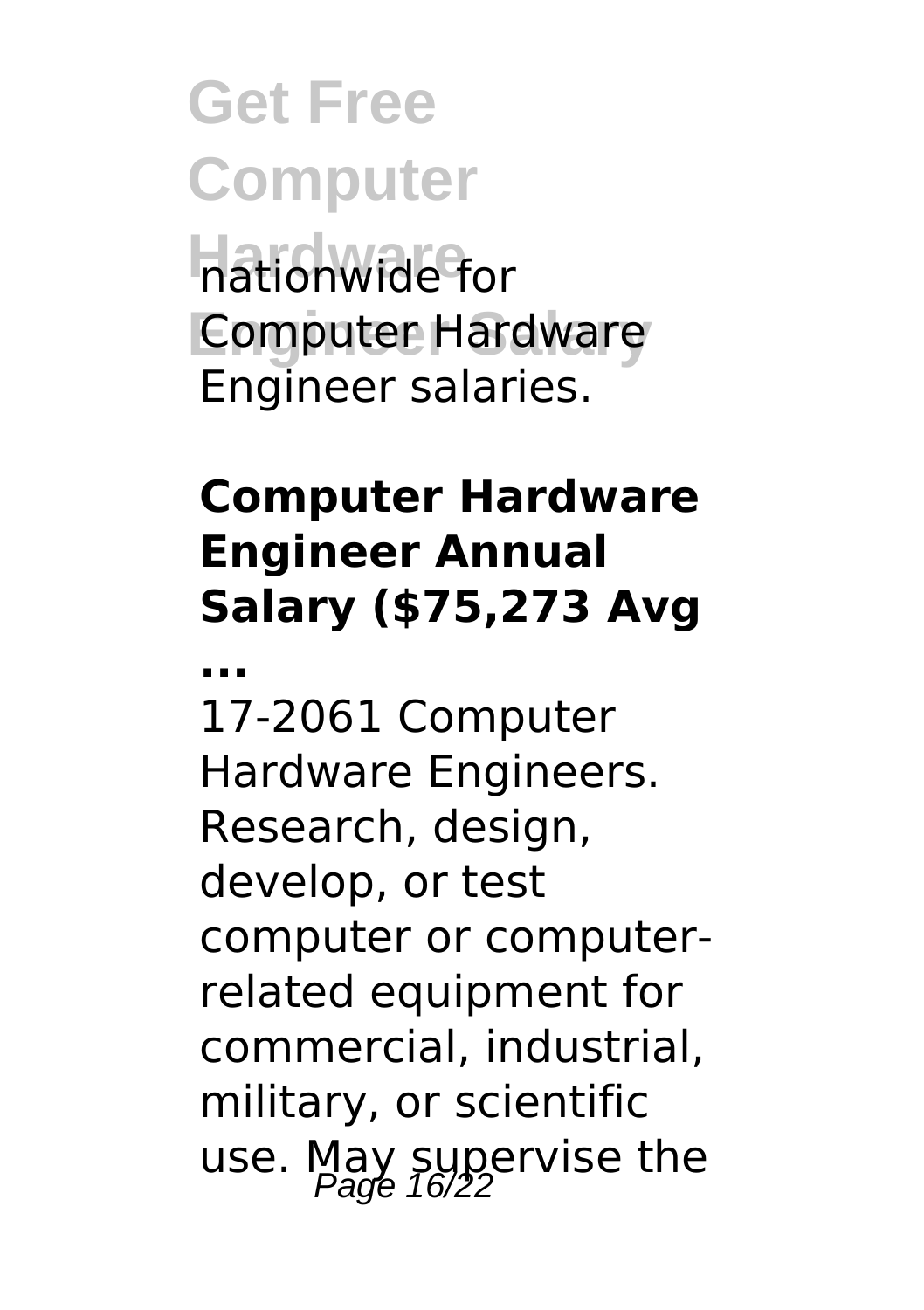**Get Free Computer Hanufacturing and installation of alary** computer or computerrelated equipment and components.

### **Computer Hardware Engineers**

The average Hardware Engineer I salary in California is \$81,086 as of September 25, 2020, but the range typically falls between \$72,402 and \$88,532. Salary ranges can vary widely depending on the city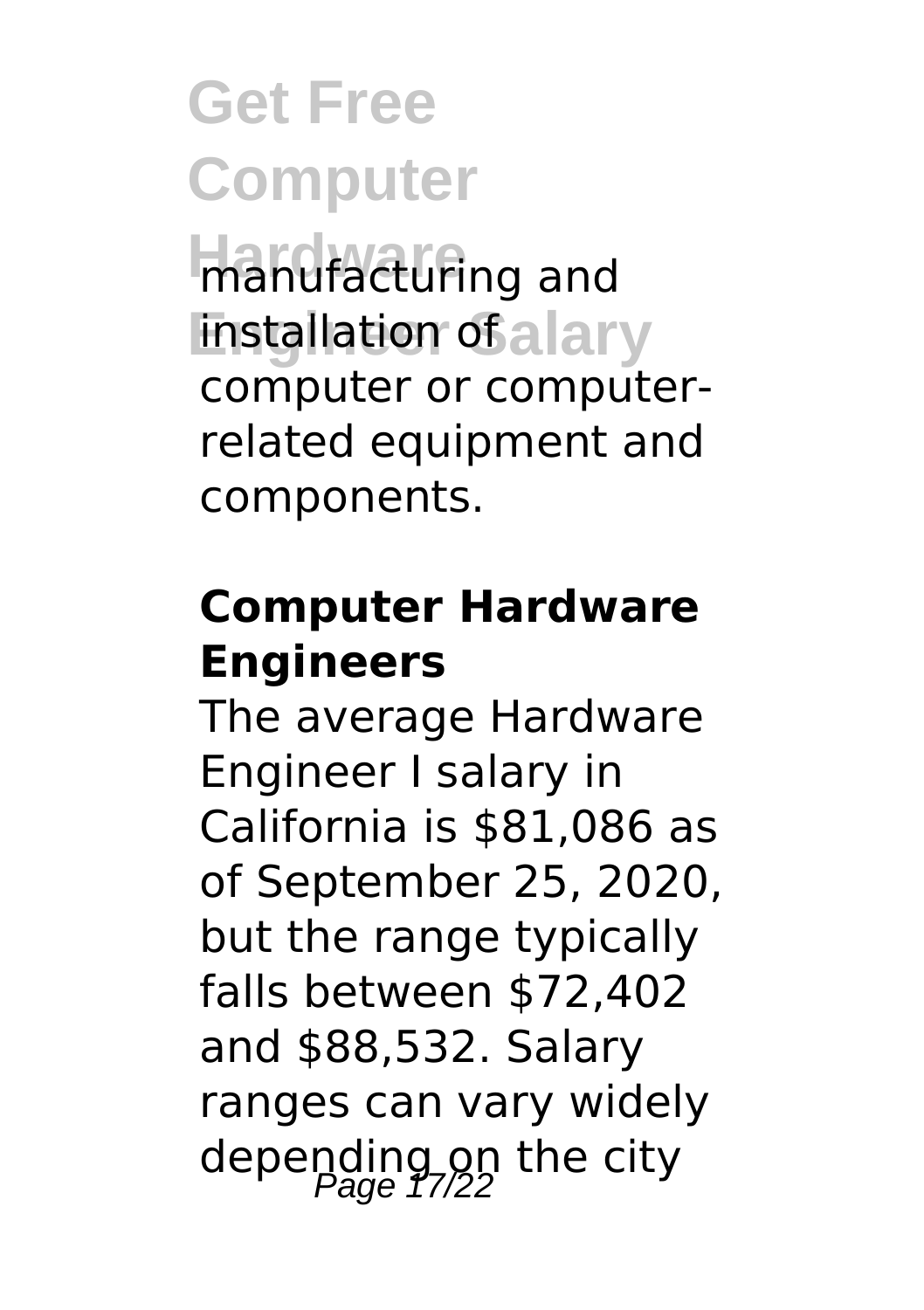**Get Free Computer Hand many other** important factors, including education, certifications,

additional skills, the number of years you have spent in your profession.

### **Hardware Engineer I Salary in California | Salary.com**

The median annual wage for computer hardware engineers is \$117,220. The median wage is the wage at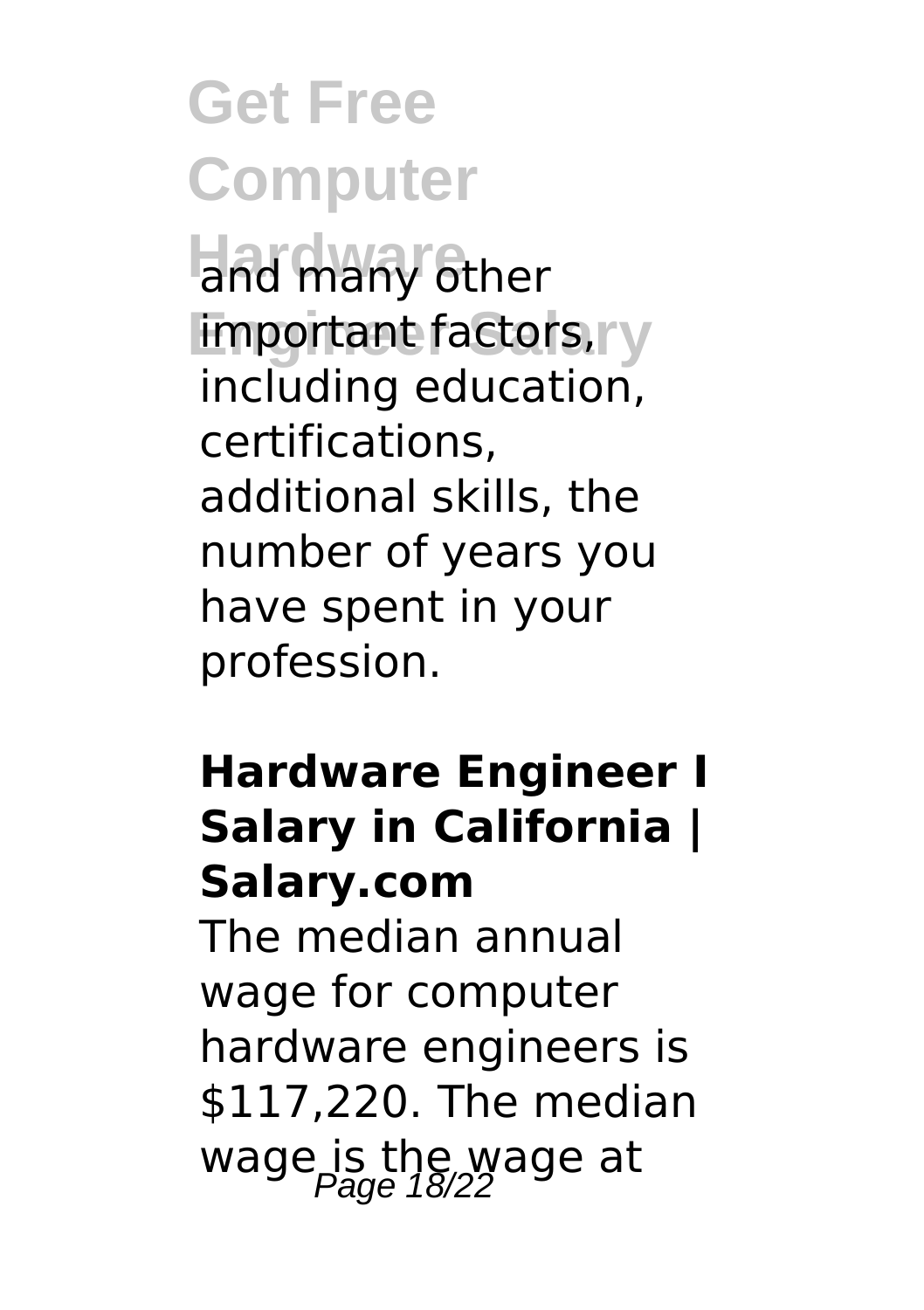which half the workers in an occupation ary earned more than that amount and half earned less. The lowest 10 percent earned less than \$68,460, and the highest 10 percent earned more than \$185,240.

### **Computer Hardware Engineers: Jobs, Career, Salary and**

**...**

People working as a Computer Hardware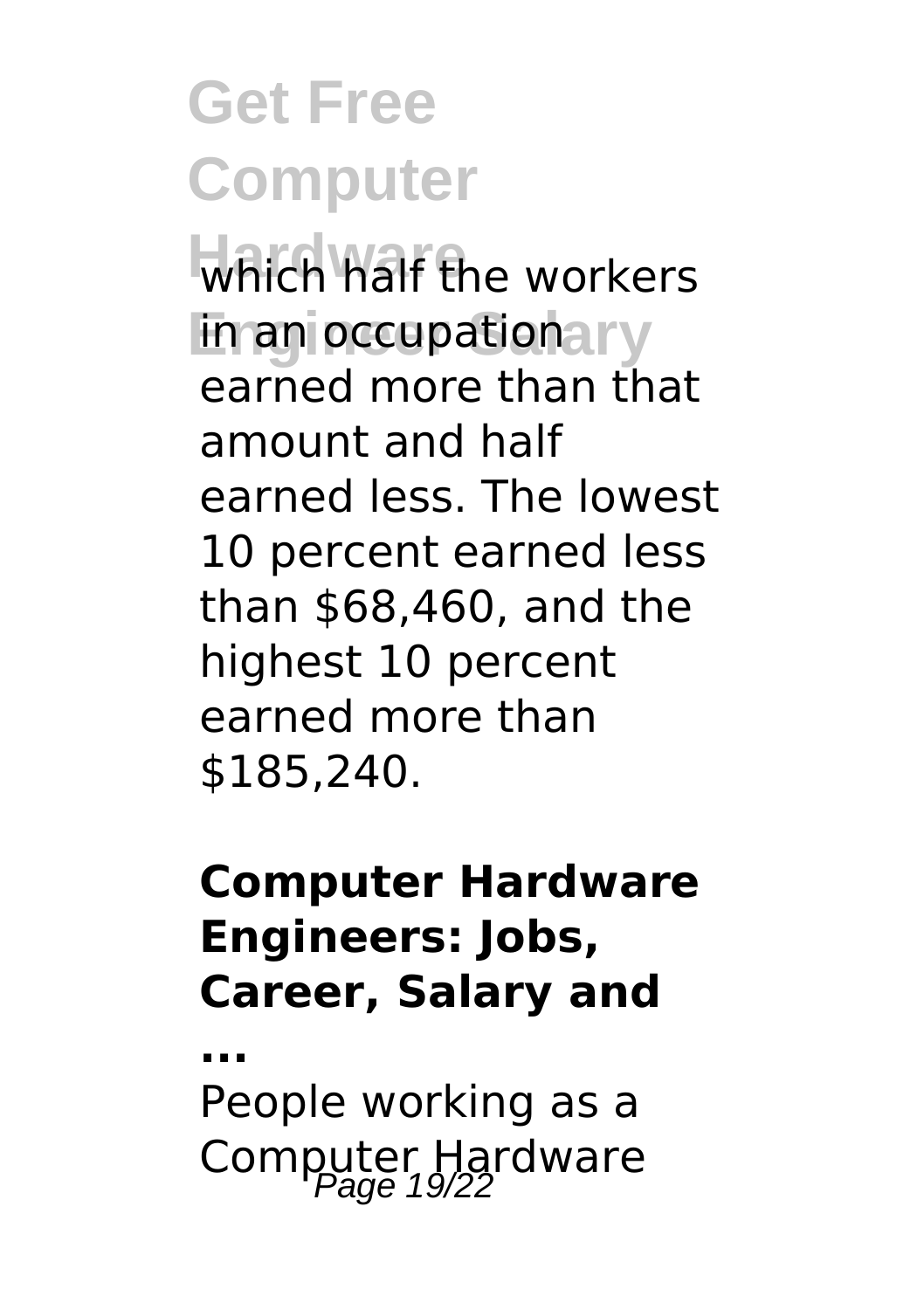**Get Free Computer Hardware** Engineer in your area are making on average  $$6,\overline{2}73$  per month or the same as the national average monthly salary of \$6,273. ranks number 1 out of 50 states nationwide for Computer Hardware Engineer salaries.

## **Q: How Much Do Computer Hardware Engineer Jobs Pay per ...** The base salary for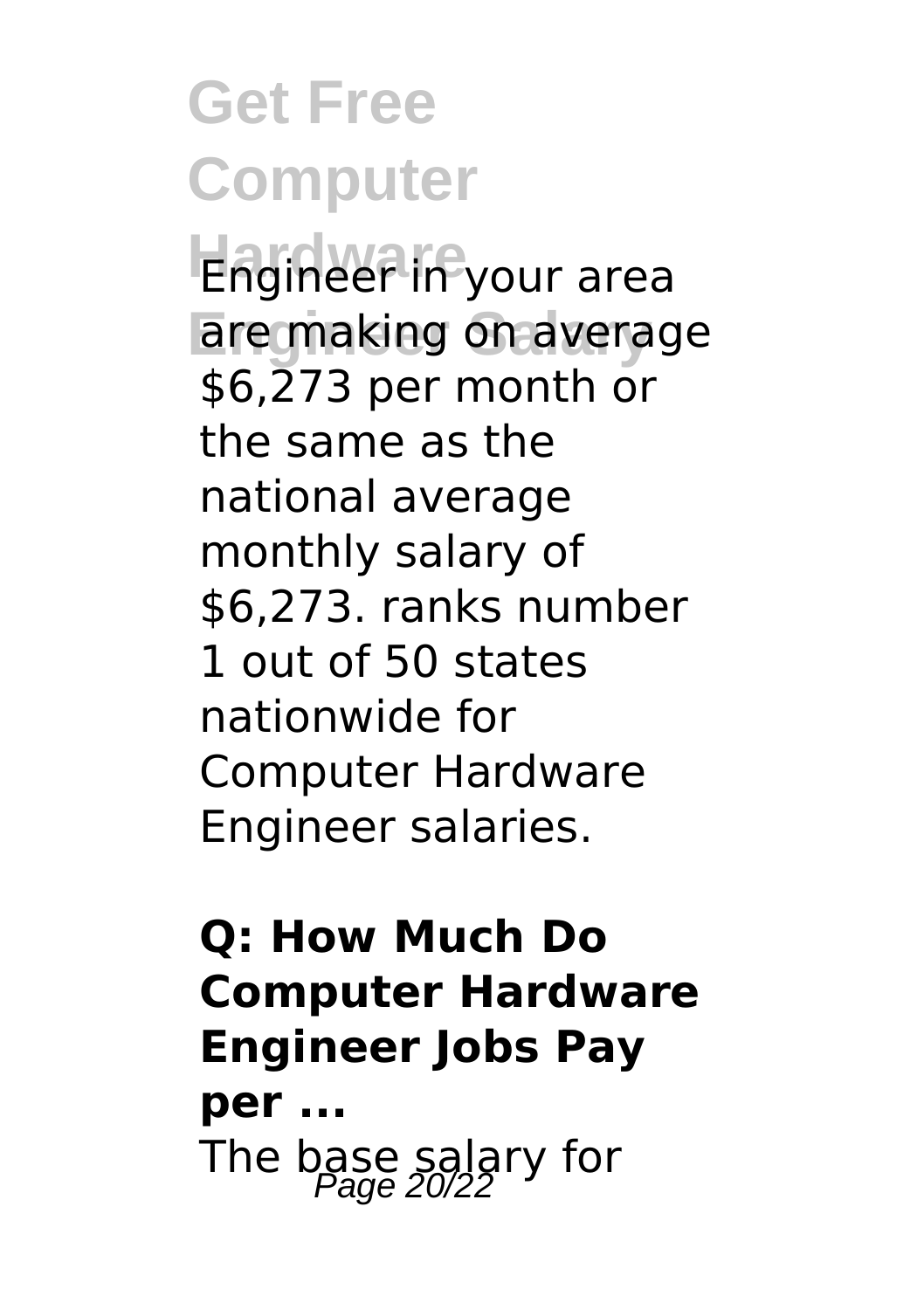*<u>Computer</u>* Hardware **Engineer ranges from** \$62,767 to \$74,303 with the average base salary of \$68,543. The total cash compensation, which

includes base, and annual incentives, can vary anywhere from \$65,514 to \$78,361 with the average total cash compensation of \$71,345.